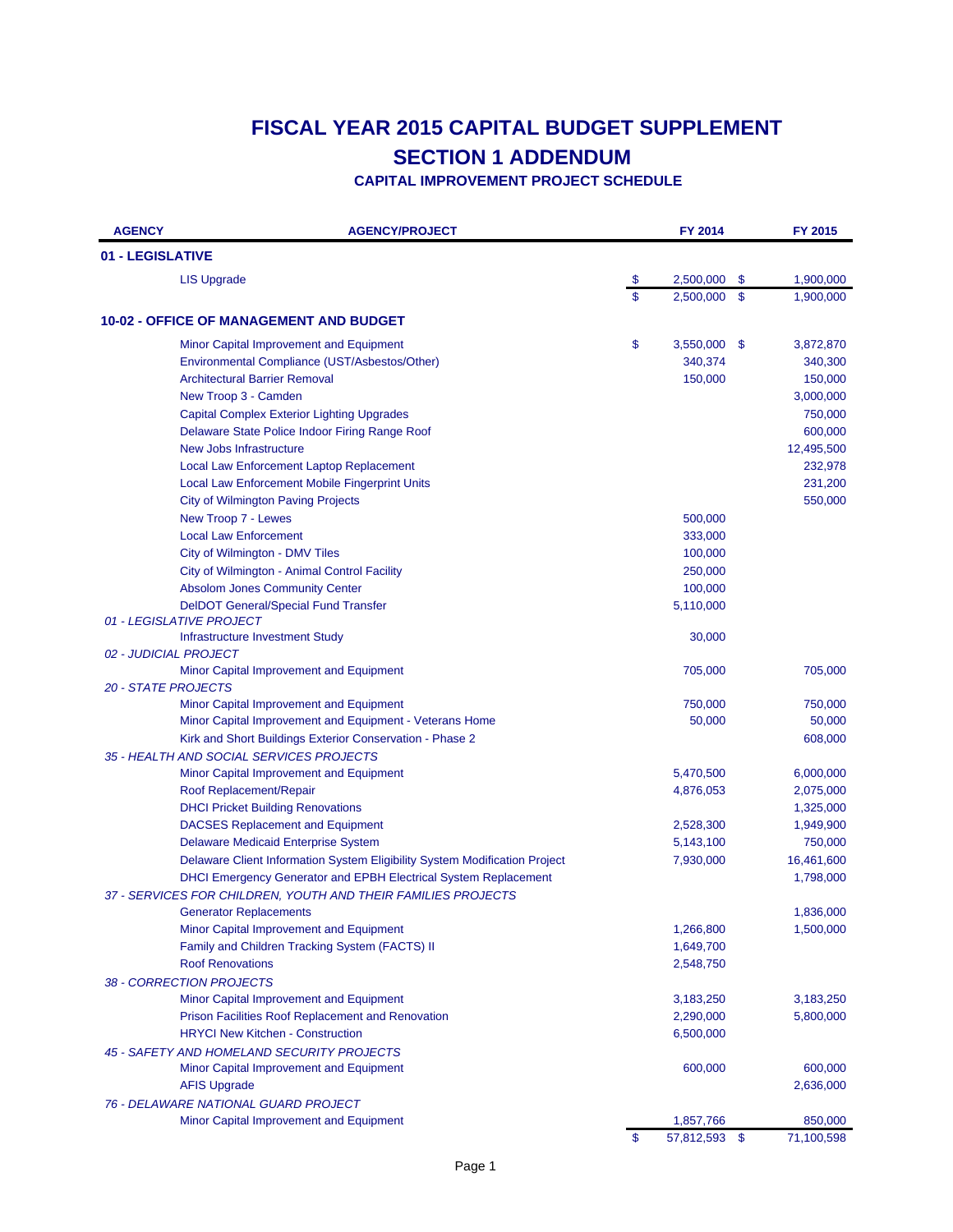| <b>AGENCY</b>          | <b>AGENCY/PROJECT</b>                                                                                                                          |                | FY 2014        |      | FY 2015                              |
|------------------------|------------------------------------------------------------------------------------------------------------------------------------------------|----------------|----------------|------|--------------------------------------|
|                        | <b>10-03 - DELAWARE ECONOMIC DEVELOPMENT OFFICE</b>                                                                                            |                |                |      |                                      |
|                        | <b>Delaware Strategic Fund</b><br>IDeA Network of Biomedical Research Excellence (INBRE)<br>Delaware Clinical and Translational Research (CTR) | \$             | 32,000,000     | - \$ | 22,200,000<br>1,000,000<br>1,000,000 |
|                        | Experimental Program to Stimulate Competitive Research-Research Infrastructure<br>Investment (EPSCoR-RII)                                      |                |                |      | 800,000                              |
|                        | <b>Fraunhofer Vaccine Development</b>                                                                                                          |                |                |      | 1,000,000                            |
|                        | <b>Diamond State Port Corporation</b>                                                                                                          |                | 8,000,000      |      | 10,250,000                           |
|                        | <b>Riverfront Development Corporation</b>                                                                                                      |                | 3,150,000      |      | 3,150,000                            |
|                        | Kalmar Nyckel Dock Improvements                                                                                                                |                |                |      | 475,000                              |
|                        | <b>Delaware Cyber Initiative</b>                                                                                                               |                |                |      | 3,000,000                            |
|                        | Federal Research and Development Matching Grant Program                                                                                        |                |                |      | 2,000,000                            |
|                        | <b>Kent County Sports Complex</b>                                                                                                              |                | 978,269        |      |                                      |
|                        |                                                                                                                                                | \$             | 44,128,269     | \$   | 44,875,000                           |
|                        | <b>10-08 - DELAWARE HOUSING AUTHORITY</b>                                                                                                      |                |                |      |                                      |
|                        | Housing Development Fund - Affordable Rental Housing Program                                                                                   | \$             | 6,000,000      | - \$ |                                      |
|                        | <b>Urban Redevelopment</b>                                                                                                                     | $\mathfrak{s}$ | $6,000,000$ \$ |      | 7,000,000<br>7,000,000               |
| <b>20 - STATE</b>      |                                                                                                                                                |                |                |      |                                      |
|                        | <b>Museum Maintenance</b>                                                                                                                      | \$             | 550,000        | - \$ | 550,000                              |
|                        | <b>Harrington Armory Improvements</b>                                                                                                          |                |                |      | 74,000                               |
|                        | <b>Delmar Public Library</b>                                                                                                                   |                | 500,000        |      | 575,000                              |
|                        | <b>Lewes Public Library</b>                                                                                                                    |                | 1,500,000      |      | 2,000,000                            |
|                        | Route 9/13 (Garfield Park) Public Library                                                                                                      |                |                |      | 1,413,000                            |
|                        | <b>Harrington Public Library</b>                                                                                                               |                |                |      | 250,000                              |
|                        | <b>World War II Memorial</b>                                                                                                                   |                | 50,000         |      |                                      |
|                        | Darley House - HVAC                                                                                                                            |                | 25,000         |      |                                      |
|                        | Darley House - Fence and Walkway                                                                                                               |                | 20,000         |      |                                      |
|                        | <b>Veterans Home Dining Room</b>                                                                                                               |                | 860,000        |      |                                      |
|                        | Wilmington Institute Public Library                                                                                                            |                | 2,500,000      |      |                                      |
|                        | <b>Claymont Public Library</b>                                                                                                                 |                | 1,400,000      |      | 100,000                              |
|                        | Duck Creek Regional Library - Smyrna                                                                                                           |                | 100,000        |      |                                      |
|                        |                                                                                                                                                | \$             | 7,505,000 \$   |      | 4,962,000                            |
| <b>25 - FINANCE</b>    |                                                                                                                                                |                |                |      |                                      |
|                        | <b>Video Lottery</b>                                                                                                                           | \$             | 8,000,000      |      |                                      |
|                        | Drinking Water State Revolving Fund (DHSS)                                                                                                     |                |                | \$   | 1,485,600                            |
|                        | Volunteer Firefighter Revolving Loan Fund                                                                                                      |                | 1,000,000      |      |                                      |
|                        |                                                                                                                                                | \$             | $9,000,000$ \$ |      | 1,485,600                            |
|                        | <b>35 - HEALTH AND SOCIAL SERVICES</b>                                                                                                         |                |                |      |                                      |
|                        | <b>Maintenance and Restoration</b>                                                                                                             | \$             | 3,750,000 \$   |      | 3,750,000                            |
|                        | Mammography Van                                                                                                                                |                |                |      | 310,000                              |
|                        |                                                                                                                                                | \$             | 3,750,000 \$   |      | 4,060,000                            |
|                        | 37 - SERVICES FOR CHILDREN, YOUTH AND THEIR FAMILIES                                                                                           |                |                |      |                                      |
|                        | <b>Maintenance and Restoration</b>                                                                                                             | \$             | 200,000        | -\$  | 200,000                              |
|                        |                                                                                                                                                | $\mathbf{s}$   | 200,000        | -\$  | 200,000                              |
| <b>38 - CORRECTION</b> |                                                                                                                                                |                |                |      |                                      |
|                        | <b>Maintenance and Restoration</b>                                                                                                             |                | 3,135,400      | -\$  | 3,135,400                            |
|                        |                                                                                                                                                | $\mathbf S$    | 3,135,400 \$   |      | 3,135,400                            |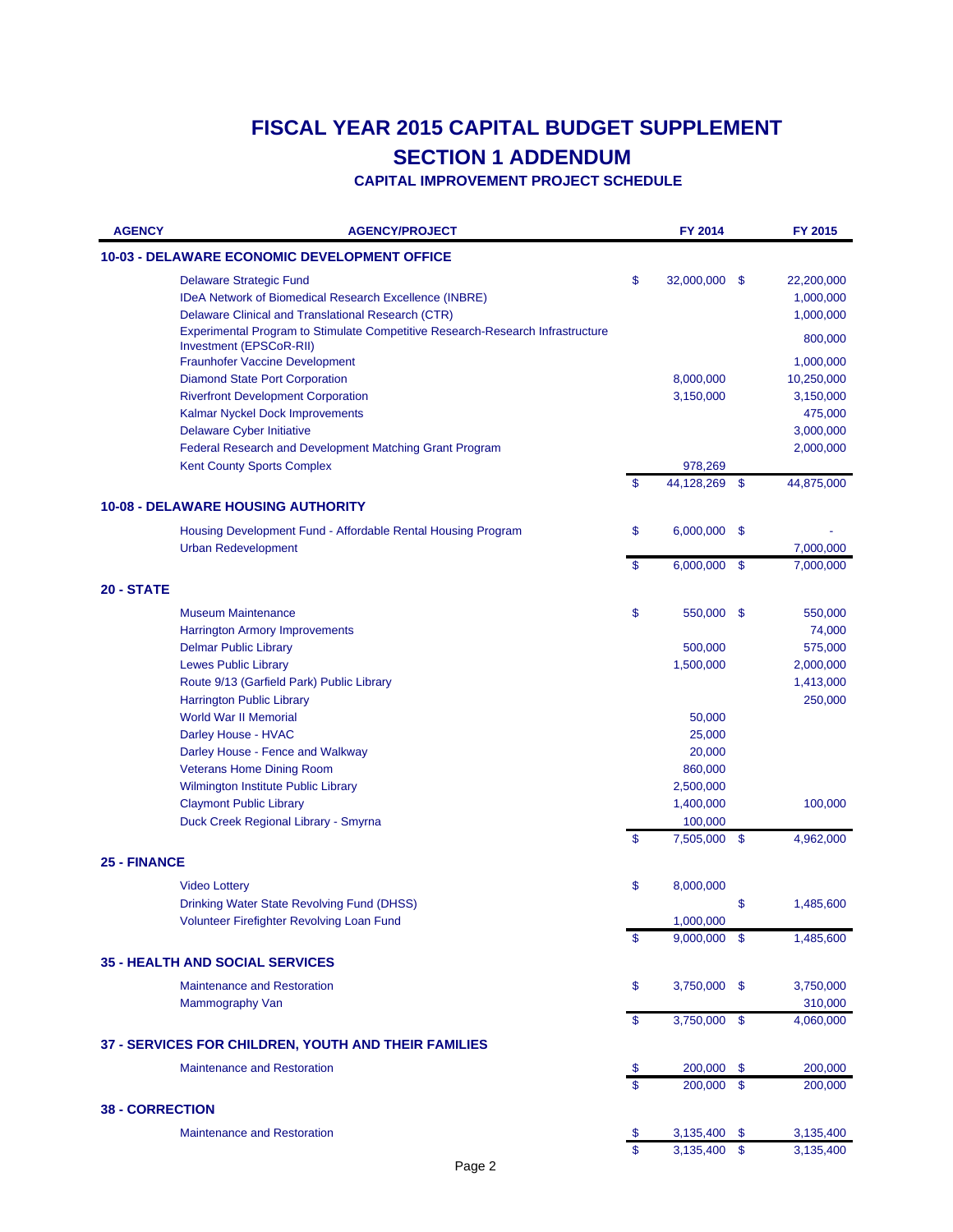| <b>40 - NATURAL RESOURCES AND ENVIRONMENTAL CONTROL</b><br>\$<br>High Hazard Dam and Dike Repair/Replacement<br>5,045,000<br>\$<br>1,900,000<br>Park and Wildlife Area Rehabilitation/Critical Facilities<br>3,970,000<br>3,500,000<br><b>Owens Station</b><br>750,000<br>950,000<br><b>Shoreline and Waterway Management</b><br>3,865,500<br>1,540,500<br><b>Tax Ditches</b><br>1,148,700<br>1,148,700<br>Delaware Bayshore Initiative<br>500,000<br>500,000<br><b>Statewide Trails and Pathways</b><br>3,000,000<br>2,700,000<br><b>Critical Equipment for Operations</b><br>740,000<br>740,000<br>Redevelopment of Strategic Sites (NVF/Fort DuPont)<br>700,000<br>2,500,000<br><b>Buried Debris Pit Remediation</b><br>750,000<br>749,900<br>Holts Landing Boat Ramp and Dredging<br>300,000<br>100,000<br>Oak Orchard Drainage Study<br>Dredging Little River in Little Creek<br>300,000<br>Monument Mounting - Cape Henlopen State Park<br>70,000<br><b>Fort Miles Museum</b><br>250,000<br><b>Rutherford Flood Mitigation</b><br>279,730<br>500,000<br>Dragon Run Flood Mitigation<br>New Castle County Carousel Park Improvements<br>250,000<br><b>Fort Miles Gun Mounting</b><br>150,000<br><b>City of New Castle Pier</b><br>800,000<br>City of Wilmington Jesse Samluk Park<br>450,000<br><b>Conservation Cost Share</b><br>1,500,000<br>1,500,000<br><b>Clean Water State Revolving Fund</b><br>1,400,000<br>1,400,000<br>\$<br>\$<br>24,389,200<br>21,558,830<br><b>45 - SAFETY AND HOMELAND SECURITY</b><br>Twin Engine Helicopter Lease/Payment<br>\$<br>2,230,000<br>New Castle County Law Enforcement Range<br>200,000<br>\$<br>200,000<br>City of Wilmington - Wireless Conversion of Video Cameras<br>750,000<br>\$<br>3,180,000<br>\$<br>200,000<br><b>65 - AGRICULTURE</b><br>\$<br>300,000<br>New Castle County Farmland Initiative<br>\$<br>300,000<br><b>75 - FIRE PREVENTION COMMISSION</b><br><b>Hydraulic Rescue Tools Replacement</b><br>52,500<br>\$<br>30,000<br>$\sqrt{2}$<br>30,000<br>52,500<br><b>76 - DELAWARE NATIONAL GUARD</b><br>\$<br>198th Regiment Readiness Center Renovation<br>541,500 \$<br>1,650,000<br><b>Scannell Readiness Center Renovation</b><br>528,000<br><b>Duncan Readiness Center Renovation</b><br>140,000<br>\$<br>$1,209,500$ \$<br>1,650,000<br>90-01 - UNIVERSITY OF DELAWARE<br>Laboratories<br>4,000,000<br>4,300,000<br>-\$<br>\$<br>\$<br>4,000,000<br>\$<br>4,300,000<br>90-03 - DELAWARE STATE UNIVERSITY<br>Minor Capital Improvement and Equipment<br>4,000,000<br>-\$<br>4,300,000<br>-\$<br>$\mathbf{s}$<br>4,000,000 \$<br>4,300,000 | <b>AGENCY</b> | <b>AGENCY/PROJECT</b> | FY 2014 | FY 2015 |
|----------------------------------------------------------------------------------------------------------------------------------------------------------------------------------------------------------------------------------------------------------------------------------------------------------------------------------------------------------------------------------------------------------------------------------------------------------------------------------------------------------------------------------------------------------------------------------------------------------------------------------------------------------------------------------------------------------------------------------------------------------------------------------------------------------------------------------------------------------------------------------------------------------------------------------------------------------------------------------------------------------------------------------------------------------------------------------------------------------------------------------------------------------------------------------------------------------------------------------------------------------------------------------------------------------------------------------------------------------------------------------------------------------------------------------------------------------------------------------------------------------------------------------------------------------------------------------------------------------------------------------------------------------------------------------------------------------------------------------------------------------------------------------------------------------------------------------------------------------------------------------------------------------------------------------------------------------------------------------------------------------------------------------------------------------------------------------------------------------------------------------------------------------------------------------------------------------------------------------------------------------------------------------------------------------------------------------------------------------------------------------------------------------------------------------------------------------------------------------------------------------------------------------------------------------------------------------------------------------------|---------------|-----------------------|---------|---------|
|                                                                                                                                                                                                                                                                                                                                                                                                                                                                                                                                                                                                                                                                                                                                                                                                                                                                                                                                                                                                                                                                                                                                                                                                                                                                                                                                                                                                                                                                                                                                                                                                                                                                                                                                                                                                                                                                                                                                                                                                                                                                                                                                                                                                                                                                                                                                                                                                                                                                                                                                                                                                                |               |                       |         |         |
|                                                                                                                                                                                                                                                                                                                                                                                                                                                                                                                                                                                                                                                                                                                                                                                                                                                                                                                                                                                                                                                                                                                                                                                                                                                                                                                                                                                                                                                                                                                                                                                                                                                                                                                                                                                                                                                                                                                                                                                                                                                                                                                                                                                                                                                                                                                                                                                                                                                                                                                                                                                                                |               |                       |         |         |
|                                                                                                                                                                                                                                                                                                                                                                                                                                                                                                                                                                                                                                                                                                                                                                                                                                                                                                                                                                                                                                                                                                                                                                                                                                                                                                                                                                                                                                                                                                                                                                                                                                                                                                                                                                                                                                                                                                                                                                                                                                                                                                                                                                                                                                                                                                                                                                                                                                                                                                                                                                                                                |               |                       |         |         |
|                                                                                                                                                                                                                                                                                                                                                                                                                                                                                                                                                                                                                                                                                                                                                                                                                                                                                                                                                                                                                                                                                                                                                                                                                                                                                                                                                                                                                                                                                                                                                                                                                                                                                                                                                                                                                                                                                                                                                                                                                                                                                                                                                                                                                                                                                                                                                                                                                                                                                                                                                                                                                |               |                       |         |         |
|                                                                                                                                                                                                                                                                                                                                                                                                                                                                                                                                                                                                                                                                                                                                                                                                                                                                                                                                                                                                                                                                                                                                                                                                                                                                                                                                                                                                                                                                                                                                                                                                                                                                                                                                                                                                                                                                                                                                                                                                                                                                                                                                                                                                                                                                                                                                                                                                                                                                                                                                                                                                                |               |                       |         |         |
|                                                                                                                                                                                                                                                                                                                                                                                                                                                                                                                                                                                                                                                                                                                                                                                                                                                                                                                                                                                                                                                                                                                                                                                                                                                                                                                                                                                                                                                                                                                                                                                                                                                                                                                                                                                                                                                                                                                                                                                                                                                                                                                                                                                                                                                                                                                                                                                                                                                                                                                                                                                                                |               |                       |         |         |
|                                                                                                                                                                                                                                                                                                                                                                                                                                                                                                                                                                                                                                                                                                                                                                                                                                                                                                                                                                                                                                                                                                                                                                                                                                                                                                                                                                                                                                                                                                                                                                                                                                                                                                                                                                                                                                                                                                                                                                                                                                                                                                                                                                                                                                                                                                                                                                                                                                                                                                                                                                                                                |               |                       |         |         |
|                                                                                                                                                                                                                                                                                                                                                                                                                                                                                                                                                                                                                                                                                                                                                                                                                                                                                                                                                                                                                                                                                                                                                                                                                                                                                                                                                                                                                                                                                                                                                                                                                                                                                                                                                                                                                                                                                                                                                                                                                                                                                                                                                                                                                                                                                                                                                                                                                                                                                                                                                                                                                |               |                       |         |         |
|                                                                                                                                                                                                                                                                                                                                                                                                                                                                                                                                                                                                                                                                                                                                                                                                                                                                                                                                                                                                                                                                                                                                                                                                                                                                                                                                                                                                                                                                                                                                                                                                                                                                                                                                                                                                                                                                                                                                                                                                                                                                                                                                                                                                                                                                                                                                                                                                                                                                                                                                                                                                                |               |                       |         |         |
|                                                                                                                                                                                                                                                                                                                                                                                                                                                                                                                                                                                                                                                                                                                                                                                                                                                                                                                                                                                                                                                                                                                                                                                                                                                                                                                                                                                                                                                                                                                                                                                                                                                                                                                                                                                                                                                                                                                                                                                                                                                                                                                                                                                                                                                                                                                                                                                                                                                                                                                                                                                                                |               |                       |         |         |
|                                                                                                                                                                                                                                                                                                                                                                                                                                                                                                                                                                                                                                                                                                                                                                                                                                                                                                                                                                                                                                                                                                                                                                                                                                                                                                                                                                                                                                                                                                                                                                                                                                                                                                                                                                                                                                                                                                                                                                                                                                                                                                                                                                                                                                                                                                                                                                                                                                                                                                                                                                                                                |               |                       |         |         |
|                                                                                                                                                                                                                                                                                                                                                                                                                                                                                                                                                                                                                                                                                                                                                                                                                                                                                                                                                                                                                                                                                                                                                                                                                                                                                                                                                                                                                                                                                                                                                                                                                                                                                                                                                                                                                                                                                                                                                                                                                                                                                                                                                                                                                                                                                                                                                                                                                                                                                                                                                                                                                |               |                       |         |         |
|                                                                                                                                                                                                                                                                                                                                                                                                                                                                                                                                                                                                                                                                                                                                                                                                                                                                                                                                                                                                                                                                                                                                                                                                                                                                                                                                                                                                                                                                                                                                                                                                                                                                                                                                                                                                                                                                                                                                                                                                                                                                                                                                                                                                                                                                                                                                                                                                                                                                                                                                                                                                                |               |                       |         |         |
|                                                                                                                                                                                                                                                                                                                                                                                                                                                                                                                                                                                                                                                                                                                                                                                                                                                                                                                                                                                                                                                                                                                                                                                                                                                                                                                                                                                                                                                                                                                                                                                                                                                                                                                                                                                                                                                                                                                                                                                                                                                                                                                                                                                                                                                                                                                                                                                                                                                                                                                                                                                                                |               |                       |         |         |
|                                                                                                                                                                                                                                                                                                                                                                                                                                                                                                                                                                                                                                                                                                                                                                                                                                                                                                                                                                                                                                                                                                                                                                                                                                                                                                                                                                                                                                                                                                                                                                                                                                                                                                                                                                                                                                                                                                                                                                                                                                                                                                                                                                                                                                                                                                                                                                                                                                                                                                                                                                                                                |               |                       |         |         |
|                                                                                                                                                                                                                                                                                                                                                                                                                                                                                                                                                                                                                                                                                                                                                                                                                                                                                                                                                                                                                                                                                                                                                                                                                                                                                                                                                                                                                                                                                                                                                                                                                                                                                                                                                                                                                                                                                                                                                                                                                                                                                                                                                                                                                                                                                                                                                                                                                                                                                                                                                                                                                |               |                       |         |         |
|                                                                                                                                                                                                                                                                                                                                                                                                                                                                                                                                                                                                                                                                                                                                                                                                                                                                                                                                                                                                                                                                                                                                                                                                                                                                                                                                                                                                                                                                                                                                                                                                                                                                                                                                                                                                                                                                                                                                                                                                                                                                                                                                                                                                                                                                                                                                                                                                                                                                                                                                                                                                                |               |                       |         |         |
|                                                                                                                                                                                                                                                                                                                                                                                                                                                                                                                                                                                                                                                                                                                                                                                                                                                                                                                                                                                                                                                                                                                                                                                                                                                                                                                                                                                                                                                                                                                                                                                                                                                                                                                                                                                                                                                                                                                                                                                                                                                                                                                                                                                                                                                                                                                                                                                                                                                                                                                                                                                                                |               |                       |         |         |
|                                                                                                                                                                                                                                                                                                                                                                                                                                                                                                                                                                                                                                                                                                                                                                                                                                                                                                                                                                                                                                                                                                                                                                                                                                                                                                                                                                                                                                                                                                                                                                                                                                                                                                                                                                                                                                                                                                                                                                                                                                                                                                                                                                                                                                                                                                                                                                                                                                                                                                                                                                                                                |               |                       |         |         |
|                                                                                                                                                                                                                                                                                                                                                                                                                                                                                                                                                                                                                                                                                                                                                                                                                                                                                                                                                                                                                                                                                                                                                                                                                                                                                                                                                                                                                                                                                                                                                                                                                                                                                                                                                                                                                                                                                                                                                                                                                                                                                                                                                                                                                                                                                                                                                                                                                                                                                                                                                                                                                |               |                       |         |         |
|                                                                                                                                                                                                                                                                                                                                                                                                                                                                                                                                                                                                                                                                                                                                                                                                                                                                                                                                                                                                                                                                                                                                                                                                                                                                                                                                                                                                                                                                                                                                                                                                                                                                                                                                                                                                                                                                                                                                                                                                                                                                                                                                                                                                                                                                                                                                                                                                                                                                                                                                                                                                                |               |                       |         |         |
|                                                                                                                                                                                                                                                                                                                                                                                                                                                                                                                                                                                                                                                                                                                                                                                                                                                                                                                                                                                                                                                                                                                                                                                                                                                                                                                                                                                                                                                                                                                                                                                                                                                                                                                                                                                                                                                                                                                                                                                                                                                                                                                                                                                                                                                                                                                                                                                                                                                                                                                                                                                                                |               |                       |         |         |
|                                                                                                                                                                                                                                                                                                                                                                                                                                                                                                                                                                                                                                                                                                                                                                                                                                                                                                                                                                                                                                                                                                                                                                                                                                                                                                                                                                                                                                                                                                                                                                                                                                                                                                                                                                                                                                                                                                                                                                                                                                                                                                                                                                                                                                                                                                                                                                                                                                                                                                                                                                                                                |               |                       |         |         |
|                                                                                                                                                                                                                                                                                                                                                                                                                                                                                                                                                                                                                                                                                                                                                                                                                                                                                                                                                                                                                                                                                                                                                                                                                                                                                                                                                                                                                                                                                                                                                                                                                                                                                                                                                                                                                                                                                                                                                                                                                                                                                                                                                                                                                                                                                                                                                                                                                                                                                                                                                                                                                |               |                       |         |         |
|                                                                                                                                                                                                                                                                                                                                                                                                                                                                                                                                                                                                                                                                                                                                                                                                                                                                                                                                                                                                                                                                                                                                                                                                                                                                                                                                                                                                                                                                                                                                                                                                                                                                                                                                                                                                                                                                                                                                                                                                                                                                                                                                                                                                                                                                                                                                                                                                                                                                                                                                                                                                                |               |                       |         |         |
|                                                                                                                                                                                                                                                                                                                                                                                                                                                                                                                                                                                                                                                                                                                                                                                                                                                                                                                                                                                                                                                                                                                                                                                                                                                                                                                                                                                                                                                                                                                                                                                                                                                                                                                                                                                                                                                                                                                                                                                                                                                                                                                                                                                                                                                                                                                                                                                                                                                                                                                                                                                                                |               |                       |         |         |
|                                                                                                                                                                                                                                                                                                                                                                                                                                                                                                                                                                                                                                                                                                                                                                                                                                                                                                                                                                                                                                                                                                                                                                                                                                                                                                                                                                                                                                                                                                                                                                                                                                                                                                                                                                                                                                                                                                                                                                                                                                                                                                                                                                                                                                                                                                                                                                                                                                                                                                                                                                                                                |               |                       |         |         |
|                                                                                                                                                                                                                                                                                                                                                                                                                                                                                                                                                                                                                                                                                                                                                                                                                                                                                                                                                                                                                                                                                                                                                                                                                                                                                                                                                                                                                                                                                                                                                                                                                                                                                                                                                                                                                                                                                                                                                                                                                                                                                                                                                                                                                                                                                                                                                                                                                                                                                                                                                                                                                |               |                       |         |         |
|                                                                                                                                                                                                                                                                                                                                                                                                                                                                                                                                                                                                                                                                                                                                                                                                                                                                                                                                                                                                                                                                                                                                                                                                                                                                                                                                                                                                                                                                                                                                                                                                                                                                                                                                                                                                                                                                                                                                                                                                                                                                                                                                                                                                                                                                                                                                                                                                                                                                                                                                                                                                                |               |                       |         |         |
|                                                                                                                                                                                                                                                                                                                                                                                                                                                                                                                                                                                                                                                                                                                                                                                                                                                                                                                                                                                                                                                                                                                                                                                                                                                                                                                                                                                                                                                                                                                                                                                                                                                                                                                                                                                                                                                                                                                                                                                                                                                                                                                                                                                                                                                                                                                                                                                                                                                                                                                                                                                                                |               |                       |         |         |
|                                                                                                                                                                                                                                                                                                                                                                                                                                                                                                                                                                                                                                                                                                                                                                                                                                                                                                                                                                                                                                                                                                                                                                                                                                                                                                                                                                                                                                                                                                                                                                                                                                                                                                                                                                                                                                                                                                                                                                                                                                                                                                                                                                                                                                                                                                                                                                                                                                                                                                                                                                                                                |               |                       |         |         |
|                                                                                                                                                                                                                                                                                                                                                                                                                                                                                                                                                                                                                                                                                                                                                                                                                                                                                                                                                                                                                                                                                                                                                                                                                                                                                                                                                                                                                                                                                                                                                                                                                                                                                                                                                                                                                                                                                                                                                                                                                                                                                                                                                                                                                                                                                                                                                                                                                                                                                                                                                                                                                |               |                       |         |         |
|                                                                                                                                                                                                                                                                                                                                                                                                                                                                                                                                                                                                                                                                                                                                                                                                                                                                                                                                                                                                                                                                                                                                                                                                                                                                                                                                                                                                                                                                                                                                                                                                                                                                                                                                                                                                                                                                                                                                                                                                                                                                                                                                                                                                                                                                                                                                                                                                                                                                                                                                                                                                                |               |                       |         |         |
|                                                                                                                                                                                                                                                                                                                                                                                                                                                                                                                                                                                                                                                                                                                                                                                                                                                                                                                                                                                                                                                                                                                                                                                                                                                                                                                                                                                                                                                                                                                                                                                                                                                                                                                                                                                                                                                                                                                                                                                                                                                                                                                                                                                                                                                                                                                                                                                                                                                                                                                                                                                                                |               |                       |         |         |
|                                                                                                                                                                                                                                                                                                                                                                                                                                                                                                                                                                                                                                                                                                                                                                                                                                                                                                                                                                                                                                                                                                                                                                                                                                                                                                                                                                                                                                                                                                                                                                                                                                                                                                                                                                                                                                                                                                                                                                                                                                                                                                                                                                                                                                                                                                                                                                                                                                                                                                                                                                                                                |               |                       |         |         |
|                                                                                                                                                                                                                                                                                                                                                                                                                                                                                                                                                                                                                                                                                                                                                                                                                                                                                                                                                                                                                                                                                                                                                                                                                                                                                                                                                                                                                                                                                                                                                                                                                                                                                                                                                                                                                                                                                                                                                                                                                                                                                                                                                                                                                                                                                                                                                                                                                                                                                                                                                                                                                |               |                       |         |         |
|                                                                                                                                                                                                                                                                                                                                                                                                                                                                                                                                                                                                                                                                                                                                                                                                                                                                                                                                                                                                                                                                                                                                                                                                                                                                                                                                                                                                                                                                                                                                                                                                                                                                                                                                                                                                                                                                                                                                                                                                                                                                                                                                                                                                                                                                                                                                                                                                                                                                                                                                                                                                                |               |                       |         |         |
|                                                                                                                                                                                                                                                                                                                                                                                                                                                                                                                                                                                                                                                                                                                                                                                                                                                                                                                                                                                                                                                                                                                                                                                                                                                                                                                                                                                                                                                                                                                                                                                                                                                                                                                                                                                                                                                                                                                                                                                                                                                                                                                                                                                                                                                                                                                                                                                                                                                                                                                                                                                                                |               |                       |         |         |
|                                                                                                                                                                                                                                                                                                                                                                                                                                                                                                                                                                                                                                                                                                                                                                                                                                                                                                                                                                                                                                                                                                                                                                                                                                                                                                                                                                                                                                                                                                                                                                                                                                                                                                                                                                                                                                                                                                                                                                                                                                                                                                                                                                                                                                                                                                                                                                                                                                                                                                                                                                                                                |               |                       |         |         |
|                                                                                                                                                                                                                                                                                                                                                                                                                                                                                                                                                                                                                                                                                                                                                                                                                                                                                                                                                                                                                                                                                                                                                                                                                                                                                                                                                                                                                                                                                                                                                                                                                                                                                                                                                                                                                                                                                                                                                                                                                                                                                                                                                                                                                                                                                                                                                                                                                                                                                                                                                                                                                |               |                       |         |         |
|                                                                                                                                                                                                                                                                                                                                                                                                                                                                                                                                                                                                                                                                                                                                                                                                                                                                                                                                                                                                                                                                                                                                                                                                                                                                                                                                                                                                                                                                                                                                                                                                                                                                                                                                                                                                                                                                                                                                                                                                                                                                                                                                                                                                                                                                                                                                                                                                                                                                                                                                                                                                                |               |                       |         |         |
|                                                                                                                                                                                                                                                                                                                                                                                                                                                                                                                                                                                                                                                                                                                                                                                                                                                                                                                                                                                                                                                                                                                                                                                                                                                                                                                                                                                                                                                                                                                                                                                                                                                                                                                                                                                                                                                                                                                                                                                                                                                                                                                                                                                                                                                                                                                                                                                                                                                                                                                                                                                                                |               |                       |         |         |
|                                                                                                                                                                                                                                                                                                                                                                                                                                                                                                                                                                                                                                                                                                                                                                                                                                                                                                                                                                                                                                                                                                                                                                                                                                                                                                                                                                                                                                                                                                                                                                                                                                                                                                                                                                                                                                                                                                                                                                                                                                                                                                                                                                                                                                                                                                                                                                                                                                                                                                                                                                                                                |               |                       |         |         |
|                                                                                                                                                                                                                                                                                                                                                                                                                                                                                                                                                                                                                                                                                                                                                                                                                                                                                                                                                                                                                                                                                                                                                                                                                                                                                                                                                                                                                                                                                                                                                                                                                                                                                                                                                                                                                                                                                                                                                                                                                                                                                                                                                                                                                                                                                                                                                                                                                                                                                                                                                                                                                |               |                       |         |         |
|                                                                                                                                                                                                                                                                                                                                                                                                                                                                                                                                                                                                                                                                                                                                                                                                                                                                                                                                                                                                                                                                                                                                                                                                                                                                                                                                                                                                                                                                                                                                                                                                                                                                                                                                                                                                                                                                                                                                                                                                                                                                                                                                                                                                                                                                                                                                                                                                                                                                                                                                                                                                                |               |                       |         |         |
|                                                                                                                                                                                                                                                                                                                                                                                                                                                                                                                                                                                                                                                                                                                                                                                                                                                                                                                                                                                                                                                                                                                                                                                                                                                                                                                                                                                                                                                                                                                                                                                                                                                                                                                                                                                                                                                                                                                                                                                                                                                                                                                                                                                                                                                                                                                                                                                                                                                                                                                                                                                                                |               |                       |         |         |
|                                                                                                                                                                                                                                                                                                                                                                                                                                                                                                                                                                                                                                                                                                                                                                                                                                                                                                                                                                                                                                                                                                                                                                                                                                                                                                                                                                                                                                                                                                                                                                                                                                                                                                                                                                                                                                                                                                                                                                                                                                                                                                                                                                                                                                                                                                                                                                                                                                                                                                                                                                                                                |               |                       |         |         |
|                                                                                                                                                                                                                                                                                                                                                                                                                                                                                                                                                                                                                                                                                                                                                                                                                                                                                                                                                                                                                                                                                                                                                                                                                                                                                                                                                                                                                                                                                                                                                                                                                                                                                                                                                                                                                                                                                                                                                                                                                                                                                                                                                                                                                                                                                                                                                                                                                                                                                                                                                                                                                |               |                       |         |         |
|                                                                                                                                                                                                                                                                                                                                                                                                                                                                                                                                                                                                                                                                                                                                                                                                                                                                                                                                                                                                                                                                                                                                                                                                                                                                                                                                                                                                                                                                                                                                                                                                                                                                                                                                                                                                                                                                                                                                                                                                                                                                                                                                                                                                                                                                                                                                                                                                                                                                                                                                                                                                                |               |                       |         |         |
|                                                                                                                                                                                                                                                                                                                                                                                                                                                                                                                                                                                                                                                                                                                                                                                                                                                                                                                                                                                                                                                                                                                                                                                                                                                                                                                                                                                                                                                                                                                                                                                                                                                                                                                                                                                                                                                                                                                                                                                                                                                                                                                                                                                                                                                                                                                                                                                                                                                                                                                                                                                                                |               |                       |         |         |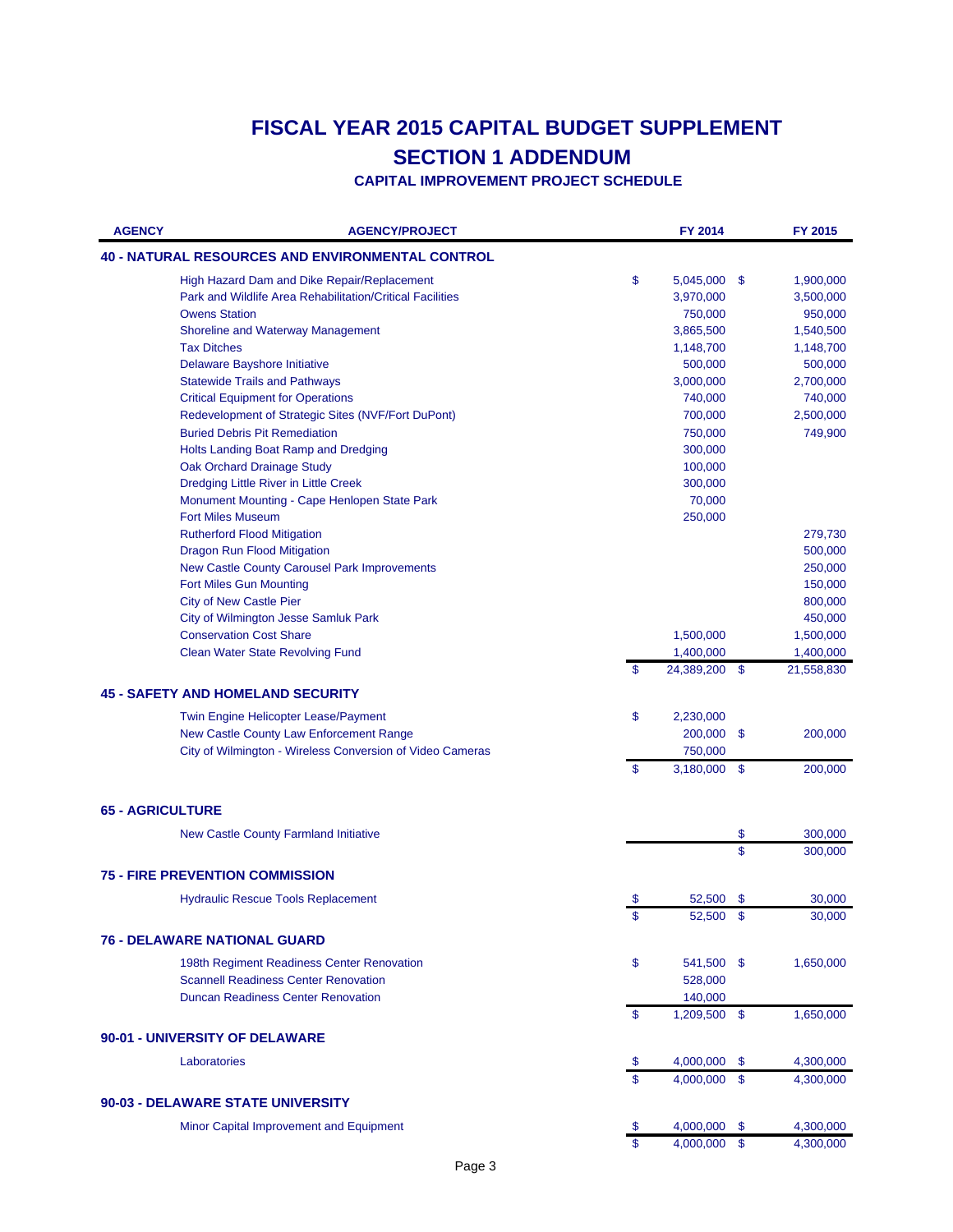| <b>AGENCY</b>         | <b>AGENCY/PROJECT</b>                                                                   | FY 2014             |     | FY 2015    |
|-----------------------|-----------------------------------------------------------------------------------------|---------------------|-----|------------|
|                       | 90-04 - DELAWARE TECHNICAL AND COMMUNITY COLLEGE                                        |                     |     |            |
|                       | <b>Collegewide Asset Preservation/MCI</b>                                               | \$<br>250,000       | -\$ | 400,000    |
|                       | <b>Excellence Through Technology</b>                                                    | 450,000             |     | 300,000    |
|                       | <b>Learning Commons (Owens Campus)</b>                                                  |                     |     | 600,000    |
|                       | <b>Student Services Building (Terry Campus)</b>                                         |                     |     | 100,000    |
|                       | East Building Expansion (Wilmington Campus)                                             |                     |     | 100,000    |
|                       | <b>Campus Improvements (Owens Campus)</b>                                               | 825,000             |     | 700,000    |
|                       | <b>Campus Improvements (Terry Campus)</b>                                               | 825,000             |     | 700,000    |
|                       | Campus Improvements (Stanton and Wilmington Campuses)                                   | 1,650,000           |     | 1,400,000  |
|                       |                                                                                         | \$<br>4,000,000     | -\$ | 4,300,000  |
| <b>95 - EDUCATION</b> |                                                                                         |                     |     |            |
|                       | Minor Capital Improvement and Equipment                                                 | \$<br>10,893,200 \$ |     | 10,893,200 |
|                       | <b>Architectural Barrier Removal</b>                                                    | 160,000             |     | 160,000    |
|                       | Laurel, Construct 1,200 Student Combined ES (76/24)                                     | 13,258,200          |     | 13,258,300 |
|                       | Laurel Selected Demo/Renovate MS (76/24)                                                | 481,600             |     | 1,926,200  |
|                       | Laurel, Construct 1,400 Student Combined HS/MS (76/24)                                  | 21,331,300          |     |            |
|                       | Red Clay, Renovate Brandywine Springs ES (60/40)                                        |                     |     | 4,902,100  |
|                       | Red Clay, Renovate Forest Oak ES (60/40)                                                |                     |     | 1,168,000  |
|                       | Red Clay, Renovate Linden Hill ES (60/40)                                               |                     |     | 616,000    |
|                       | Red Clay, Renovate Marbrook ES (60/40)                                                  |                     |     | 678,500    |
|                       | Red Clay, Renovate Mote ES (60/40)                                                      |                     |     | 199,100    |
|                       | Red Clay, Renovate Richardson Park ES (60/40)                                           |                     |     | 2,414,000  |
|                       | Red Clay, Renovate Richey ES (60/40)                                                    |                     |     | 298,300    |
|                       | Red Clay, Renovate Shortlidge ES (60/40)                                                |                     |     | 636,200    |
|                       | Red Clay, Renovate Warner ES (60/40)                                                    |                     |     | 2,746,400  |
|                       | Red Clay, Renovate A.I. DuPont MS (60/40)                                               |                     |     | 6,496,500  |
|                       | Red Clay, Renovate Conrad MS (60/40)                                                    |                     |     | 1,772,600  |
|                       | Red Clay, Renovate Stanton MS (60/40)                                                   |                     |     | 3,539,600  |
|                       | Red Clay, Renovate Dickinson HS (60/40)                                                 |                     |     | 7,386,300  |
|                       | Red Clay, Renovate Construct 600 Student ES (60/40)                                     |                     |     | 4,818,700  |
|                       | Red Clay, Renovate A.I. DuPont HS (60/40)                                               | 5,433,000           |     |            |
|                       | Red Clay, Renovate Cab Calloway School of the Arts (60/40)                              | 5,313,900           |     |            |
|                       | Red Clay, Construct 600 Student ES (60/40)                                              | 5,821,500           |     |            |
|                       | Capital, Renovate Booker T. Washington ES KCCS (100% State)                             | 3,273,916           |     | 7,639,137  |
|                       | Capital, Kent County Community School (KCCS) (100% State)                               | 1,546,462           |     |            |
|                       | Capital, Renovate Central Middle School KCCS (100% State)                               | 818,822             |     |            |
|                       | Indian River, Additions and Renovations to Georgetown ES/MS Complex (60/40)             |                     |     | 1,749,000  |
|                       | Indian River, Additions and Renovations to East Millsboro ES (60/40)                    | 447,600             |     | 888,000    |
|                       | Indian River, Additions and Renovations to Phillip Showell ES (60/40)                   |                     |     | 636,000    |
|                       | Indian River, Additions and Renovations to Selbyville MS (60/40)                        |                     |     | 342,000    |
|                       | Indian River, Additions and Renovations to North Georgetown ES (60/40)                  | 1,272,000           |     |            |
|                       | Indian River, Additions and Renovations to Long Neck ES (60/40)                         | 1,272,000           |     |            |
|                       | Indian River, Repairs to Howard T. Ennis (100% State)                                   |                     |     | 700,000    |
|                       | Cape Henlopen, Construct 720 Student ES (60/40)                                         |                     |     | 331,900    |
|                       | Cape Henlopen, Land Acquisition for 720 Student ES (60/40)                              |                     |     | 1,575,000  |
|                       | Cape Henlopen, Sussex Consortium Additions to Beacon MS (100% State)                    |                     |     | 535,000    |
|                       | Cape Henlopen, Additions to Beacon MS (60/40)                                           |                     |     | 65,000     |
|                       | Cape Henlopen, Additions to Mariner MS (60/40)                                          |                     |     | 32,500     |
|                       | Cape Henlopen, Sussex Consortium Classroom Additions to 720 Student ES (100%)<br>State) |                     |     | 200,000    |
|                       | Milford, High School Agricultural Barn (100% State)                                     | 175,000             |     |            |